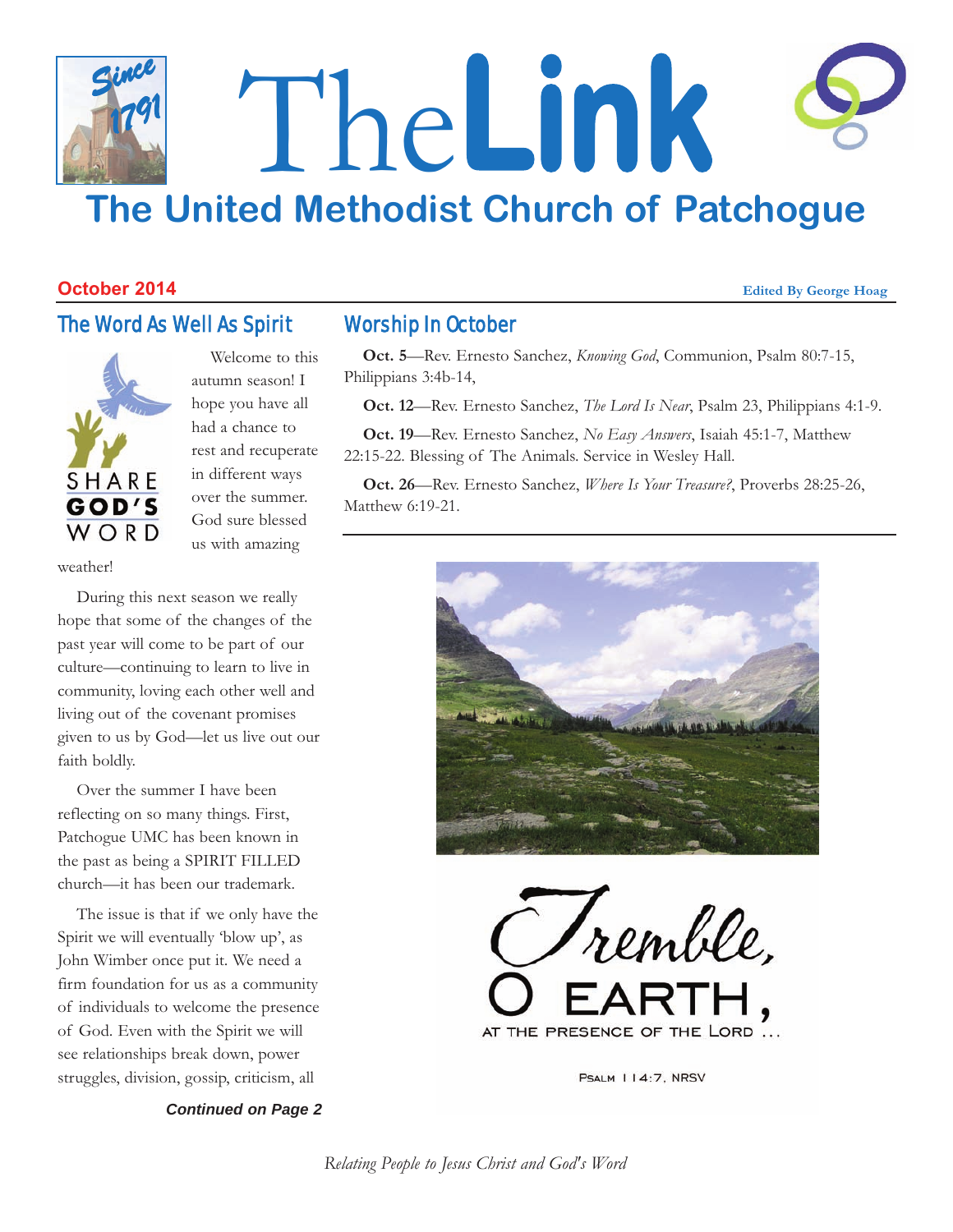## Circle of Concern

#### *For Bereavement:*

For the McCormack and Planas Families to cope with the death of Kristen.

#### *For Guidance and Healing:*

Janice, Louis D'Amico and family, Colleen Smith, Kathy, Bruce Clamser, Robin, Bridget and Jesse Fitzgerald, Gloria and Louis D'Amico, Charleen and family, Sheila Dreaper, Renie Meadowcroft, Terisa John, Robin, Kevin, Jasmine Arettines, James Penney, Paul Rodrigas, Corey, Keith Girouard, Laura and Louis Diamond, Chris Jackson, Esperanza Candelario, Ben Capua, Kathy Mellor, Keith Girouard, Dianna Peterra and family, Babette Bishop, Patricia Puk, Roberta Pilsen, Rich, Leah, Joann Egan, Quigley Family, Elysse Klayes step-father, Tracy Iarocci, the McCoun Family, George Birrell, Conrad Queen, Sharon Hutchinson, Entress Family, Burrell family, Dianna Peterson, Nancy Hascall, Raymond Diamond Sr., Thomas DeCrescenzo who has joined the Marines, Dinna Peterson, Elaine Short, Robin Corradino, Lynn Kane, Jennifer, Jim E, Molly Alencastre, Rebekah Bender's brother and family, Niels Sorensen, Barbara Ackermann, George Sprague, Maddy and Tom, Guy Vitale, Lynn Kane, Jennifer, Charles William Peterson, Sherry Vadrs' husband, Michele Boyer. Marjorie, Charles Bates, Linda, Jasmine Psaris, Geoff, Thomas, Joan Poucel, Vernon Gatewood, Diane Keller, Cheryl Keeley.

#### *These Who are Hospitalized:*

Keyana White, Wayne Williams, Bob Venator, Jack, Dennis Gambler, Gabby, Jessica Morendo de Ortega, Molly Alencastre, Louise Kirschner, Nettie White.

#### *These at Home:*

Wilfredo Franco, Sandy Burrell, Chester Gibson, Grace Cruger, John Puk, Harold, Loretta Harrigan, Frank Whalen, Justin Miller, Laurie Gaber, Sylvai, Ron Bose, Selma Graham, Lorraine Brenner, Helen, Ernest Ikpe, Flo Carde, Marge Kirkup, Ellie Goyco.

#### *These who are in Rehab or Nursing Care Facilities:*

Alice Zahnd in Affinity Skilled Living, 305 Locust Ave. Oakdale, NY.

Esther Davies in Brookhaven Health Facility, 801 Gazzolla Drive, E. Patchogue, NY.

Ed Dew in Sunrise Assisted Living, Holbrook, NY.

Al Eid in Brookhaven Health Facility, 801 Gazzolla Drive, E. Patchogue, NY.

*Pray for our church and its future direction.*

#### **Make your Prayer Request on line at PatchogueUMC.Org**

#### Word and Spirit (from Page 1)

of which I am sure we also recognize that has been part of the life of Patchogue UMC.

I have felt in my heart that God longs for us to retain our identity as a Spirit Filled and loving church but to add to it the fullness that comes from knowing, loving and living out the word of God; we are to become a Word and Spirit Filled church.

The word gives us a substance, it helps us to be established, to be obedient, and so be reinvigorated! 2 Timothy 3:16-17 says that all Scripture is Godbreathed and is useful for teaching, rebuking, correcting and training in righteousness, so that the servant of God may be thoroughly equipped for every good work.'

I would love us to continue to be known as a place where the Spirit moves but also as a place where the community of Patchogue UMC lives out the word of God—forgiving those who hurt us, being generous, laying our lives down for one another, thinking of others better than ourselves, being holy as He is holy.

So for the moment let us live up to what we have already conquered, but let us press into the word of God until it becomes who we are. Let us share God's many blessings that we are so filled with and pass it on—freely we've received, let's freely give! Can I get an Amen?

May God Bless you all!

#### *—Pastor Ernesto Sanchez*

The deadline for contributions to the November edition of **TheLink** is October 24. Please e-mail your copy to gbhoag@optonline.net.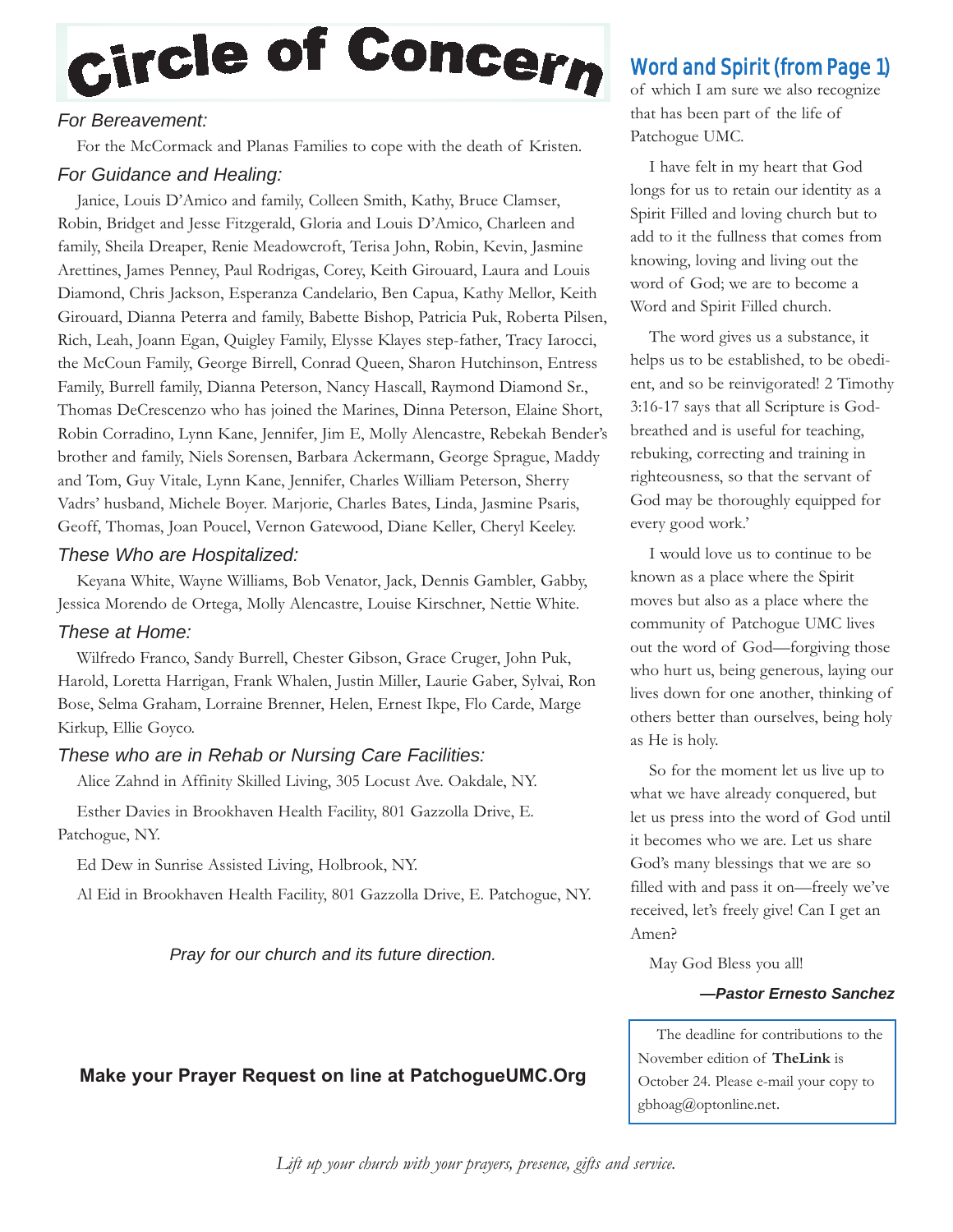# **LESSONS** ALONG

May God's peace be with you!

As I write this, I'm hovering on the edge of taking a major (and somewhat daunting) step in my Christian journey. Since this step involves a great deal of self-examination, prayer, and commitment, I went to one of my favorite and most dependable spiritual advisors here at UMC Patchogue, for some enlightenment and guidance. My advisor told me many things, but one that sort of jumped out at me was "get rid of everything that stands between you and God". Many of you know me pretty well; this is not a "pick one of the two or three issues you have, and get cracking" task thing for me. I have a veritable smorgasbord of thoughts and behaviors from which to choose. So I started with one of the toughest ones: I'm a bad driver.

My driving record certainly doesn't reflect this. Since the mid '70s, I've had exactly one moving violation (in Colorado, 2005), and exactly one accident where I was at fault (see this past April's Link). No, the problem is around a certain aspect of my driving which involves control, judging, and ego. Let's narrow it down even further: it involves a particular off-ramp after I cross a bridge into Queens. A psychologist might tell me that these behaviors and emotions spring from certain events in my very-young childhood, and he or she might even be right – but that was then and this is now, and the more I try to walk in the Way, the less these excuses seem to carry any weight.

The "what" and the "where" are not

material, but the fact that it sprang out of nearly being driven into a guard rail in late-2007 is. Since that time—and we're talking almost seven YEARS now—I had made sure that no one could put me in that position again, and no one has. Not once. Ever. I even started thinking of myself as the undisputed king of that quarter-mile stretch, kind of like the "king of the ring" in boxing. Did I mention control, judging, and ego? After the abovementioned enlightenment and guidance, other adjectives came to mind, such as infantile, dangerous, inconsiderate, and stultifying.

The next Friday, as I entered the ten-mile stretch (to continue the boxing analogy, this is the "undercard") leading to my weekly show of driving panache, I actually questioned whether I could let it go. And I knew, and admitted, that I couldn't – there was just too much adrenaline, self-gratification and victory to be had. (Did I mention control, judging, and ego?) And as soon as I admitted it, then I did what I should have done all along: I asked God for help. And I suppose that's the whole point of the story, and of our faith – if we can only admit that we need help, and if we ask for God's help, then wonderful things can happen.

And so, as I entered that quartermile, where I was "king of the ring" for almost seven years, I was preparing to throw the title. Instead of weighing relative speeds, probabilities, and approach vectors, I was asking God – no, I was pleading with God – for patience, for humility, for grace, and for at least a glimpse of maturity. And my loving God, whom I have come to realize will always answer prayers to be

of better service to those around me, helped me take my foot off the accelerator, release the tension in my shoulders, take a deep breath, and surrender my self-imposed crown. Sometimes "surrender" is good. My crown was gone.

Have I been perfect in my driving since? Hardly. But the edge is gone, and I'm slightly more forgiving, somewhat more courteous, and even a smidgen less judgmental of those around me on the road. And I spend a lot more time in prayer behind the wheel. Every Day. Most of it with my eyes open. (That last one was a joke.) Still, what does all this have to do with removing some pretty big things still standing between God and me? Simple: the phrase popped into my head about five minutes after I surrendered. I don't know of anything I could say that would be more important than what I'm about to say, if, as I do, you want to follow and serve Jesus: It's hard for me to be the king, if I want to serve the King.

I'll continue to ask the Holy Spirit for help with my driving, and I still have that veritable smorgasbord of "standing-betweens" in front of me, beckoning me to self-indulgence. So what's next for Tom on the Way? Forgiveness of co-workers? Shutting my mouth instead of striving for the last word? I know—procrastination!

Well, maybe that one can wait…

#### *—Tom Bracken*

*Tom will be speanding fewer hours behind the wheel. He has changed his job from Connecticut to Riverhead.*

**birthdays Oct. 2** Edison Chae **Oct. 29** Anthony Davis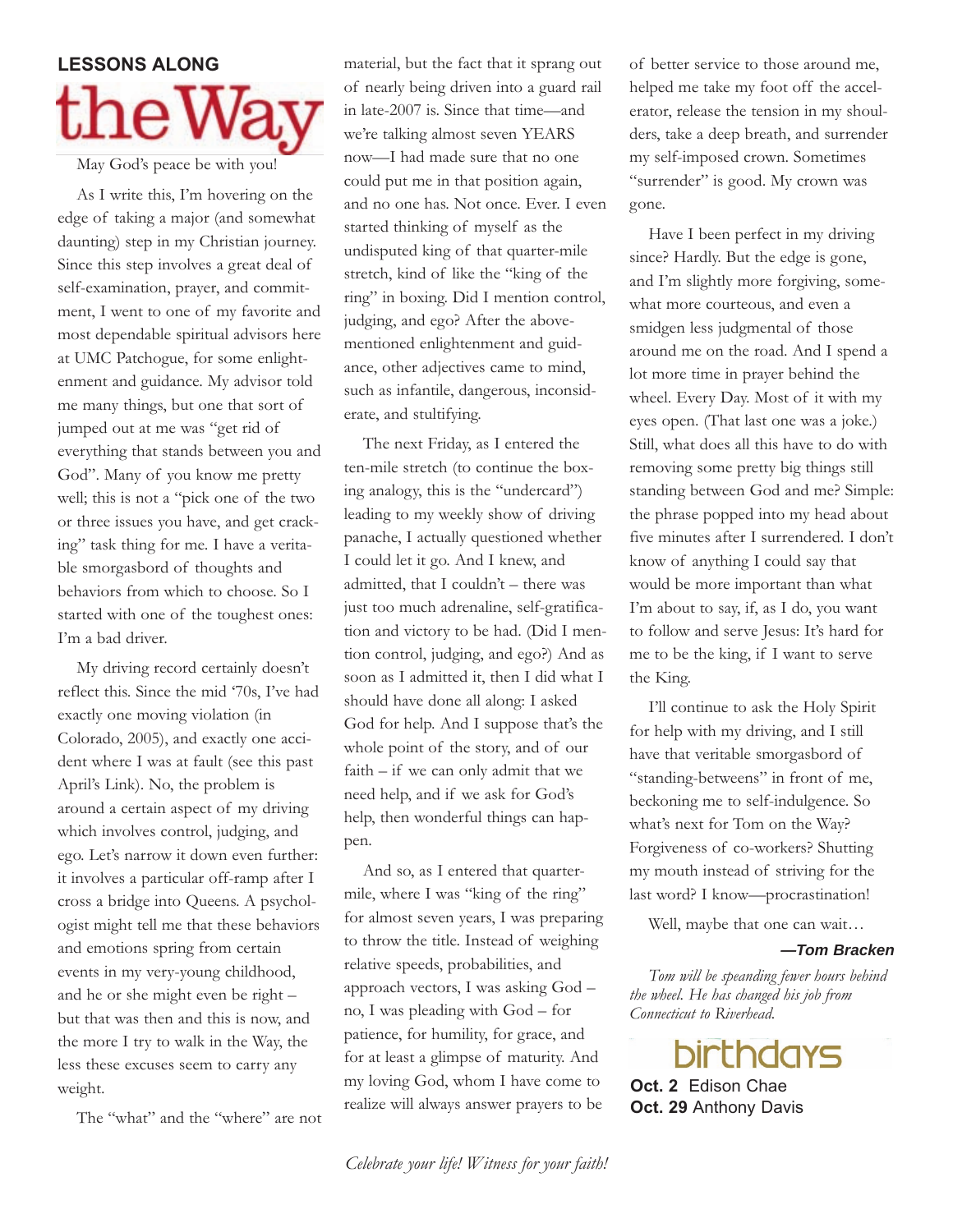#### **Treasure**

*"The Lord bless you and keep you; the Lord make his face shine upon you and be gracious to you; the Lord turn his face toward you and give you peace".* Numbers 6:24-26.

Reflect for a moment on the simplicity of Matthew 6:21: "For where your treasure is, there your heart will be also". Ahhh, but like so many things that Jesus said, is it really simple? Or perhaps, is thinking about it and saying it nowhere near as challenging as putting it into practice?

Your Stewardship team has once again prepared a presentation for our yearly adventure – and really, isn't everything we do in and for our Lord an adventure? From the opening Sunday of October 26th through the final one on November 16th, Pastor Tito and other members of our church family will be sharing about, and ultimately challenging all of us to look openly and honestly at, the subject of – you guessed it, Treasure.

As in the last several years, the sermons will ask us to ponder several questions regarding our personal dayto-day interaction with, and life in service to, our Lord Jesus Christ. Subjects such as where your treasure is, what your treasure is, and whose treasure it might really be, will probably be part of the discussions, as well as that sticky little issue of serving two masters. And who knows—there might even be a little aside involving that famous soliloquy of Hamlet: "To worry or not to worry / that is the question". Or something like that.

And please don't forget, as we continue to stress every year: gifts take many forms. If your voice is beautiful, give back that gift to your brothers and sisters by singing in the choir. If you love to work with food, be there for our Wesley dinners. If you speak two languages, greet others at the door on Sundays and make them feel welcome. And if you can put off purchasing that Maserati for just one more year… Well, you get the idea!

Look at the four weeks of this Stewardship adventure as a time to renew your spiritual batteries; as a time to be thankful for the gifts you've been given; and as a time to reflect on the understated message of Jesus feeding the 5,000 with a few loaves and fishes. And regarding that last point, ask yourself this question: did Jesus do that to show that He could do it, or to show that we could do it? Everybody turn to your neighbor and say "Hmmmm…"

*—Your Stewardship Committee*

#### Suffer The Children

What is it about human beings that we find it so hard to see past the differences of skin color, religion, culture, nationality, gender and language so that we can recognize the essential sameness of all human beings?

If a visitor from a far off galaxy should drop in on a United Nations General Assembly session, and use some advanced scanning gadget, they would immediately know that everyone there, regardless of visible or internal differences, was a member of the species Homo Sapiens Sapienshuman beings. Our species.

Some 85,000 years ago, give or take several thousands, after having developed over millennia in Africa, the ancestors of modern humans (us) began to migrate out of the African continent, eventually spreading over

the face of the globe, changing and adapting to the widely varying climates, environments, and topography of the earth.

One change worth noting stems from the need for vitamin D that all humans share. The best source of Vitamin D is the sun. If you lived in an area of intense sunshine like Africa, you would need more pigment to protect your skin from the sun's rays than if you lived in northern Europe or Scandinavia, where the sun's rays were weaker and daylight shorter. Consequently, humans in those areas over time lost pigmentation, so their skin could absorb maximum Vitamin D from the sun. So skin color is a natural adaptation of the human species to physical circumstances.

Understanding that, we should be embarrassed to acknowledge how often skin color is used as the basis for discrimination or for designating some humans as superior to others.

Almost all humans (there are always exceptions), want the same things—to be loved and to love, to raise a family that they can provide with good food, shelter and clothing, to obtain medical care when they are ill and to have access to education for their children. Basically, to live in peace. Sadly for too many people in this world, that's a dream, a hope that might someday be realized.

Which brings us to the thousands of undocumented children, mostly from Central America, that have come to this country over the last year. Do we ask ourselves why they would be sent on such a perilous journey just to take a chance they would be reunited with a

#### *Continued on Page 7*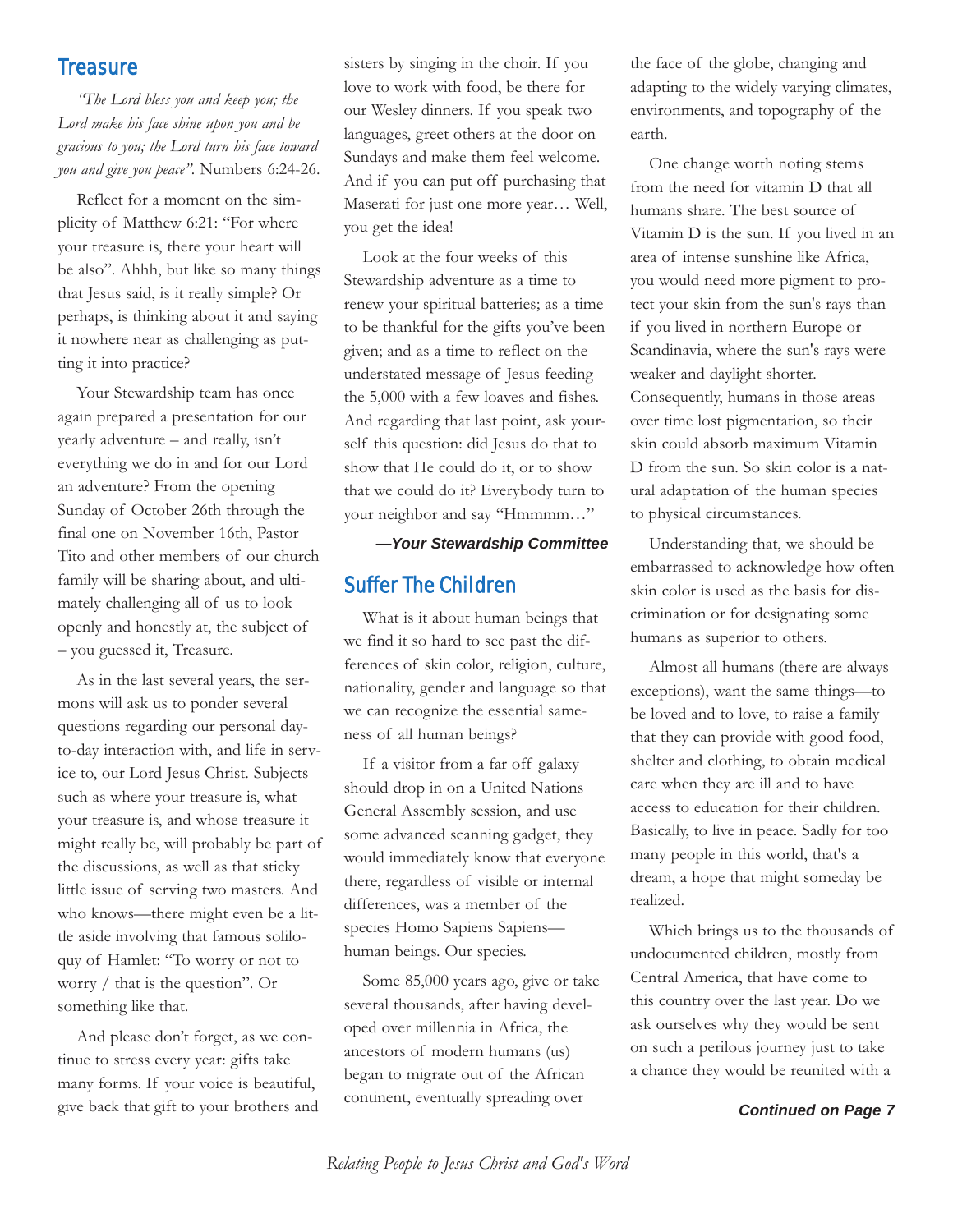## **United Methodist Church of Patchogue October 2014**

| Sun                                                                                                    | <b>Mon</b>                                           | <b>Tue</b>                                                                                                     | <b>Wed</b>                                                  | Thu                                              | Fri                                                                 | <b>Sat</b>                     |
|--------------------------------------------------------------------------------------------------------|------------------------------------------------------|----------------------------------------------------------------------------------------------------------------|-------------------------------------------------------------|--------------------------------------------------|---------------------------------------------------------------------|--------------------------------|
|                                                                                                        |                                                      |                                                                                                                | $\boldsymbol{l}$<br>$7:00$ p.m.-<br><b>Bonhoeffer Study</b> | $\overline{2}$<br>7:30 p.m.-Choir                | $\mathfrak{Z}$<br>$7-9$ p.m.—<br>Pentecostal MF<br>7:30 p.m.— $N/A$ | $\overline{4}$                 |
| 5<br>10 a.m.-World<br>Communion Sunday<br>10 $a.m.$ —Worship/<br>Kids/Breakfast Club                   | 6<br>7 p.m.-Prayer<br>Ministry<br>$7:00$ p.m.- $AA$  | 7<br>9 a.m.-Al Anon<br>$10$ a.m.–Noon–<br>Food Pantry<br>$7-9$ p.m.—<br>Pentecostal MF<br>$7:30$ p.m.- $AA$    | 8<br>$7:00$ p.m.-<br><b>Bonhoeffer Study</b>                | 9<br>7:30 p.m.-Choir                             | 10<br>7-9 p.m.-<br>Pentecostal MF<br>7:30 p.m.— $N/A$               | 11<br>9 a.m.-3 p.m.-<br>Emmaus |
| 12<br>10 a.m.-Worship/<br>Kids/Breakfast Club<br>$11:30$ a.m.-<br>Finance<br>2-6:30 p.m.-<br>Chrysalis | 13<br>7 p.m.-Prayer<br>Ministry<br>$7:00$ p.m.- $AA$ | 14<br>9 a.m.-Al Anon<br>$10$ a.m.-Noon-<br>Food Pantry<br>$7-9$ p.m.—<br>Pentecostal MF<br>$7:30$ p.m.- $AA$   | 15<br>$7:00$ p.m.-<br><b>Bonhoeffer Study</b>               | 16<br>7:30 p.m.-Choir                            | 17<br>7-9 p.m.-<br>Pentecostal MF<br>7:30 p.m.— $N/A$               | 18<br>Live Auction             |
| 19<br>10 $a.m.$ —Blessing<br>of The Animals<br>Worship (Wesley<br>Hall)/Kids/Breakfast<br>Club         | 20<br>7 p.m.-Prayer<br>Ministry<br>$7:00$ p.m.- $AA$ | 21<br>9 a.m.-Al Anon<br>10 a.m.-Noon-<br>Food Pantry<br>$7-9$ p.m. $-$<br>Pentecostal MF<br>$7:30$ p.m.- $AA$  | 22<br>$7:00$ p.m.-<br><b>Bonhoeffer Study</b>               | 23<br>5 p.m.-Wesley<br>Dinner<br>7:30 p.m.-Choir | 24<br>7-9 p.m.-<br>Pentecostal MF<br>7:30 p.m.— $N/A$               | 25<br>9 a.m.-3 p.m.-<br>Emmaus |
| 26<br>10 a.m.-Worship/<br>Kids/Breakfast Club<br>$11:30$ a.m.-<br>Trustees                             | 27<br>7 p.m.-Prayer<br>Ministry<br>$7:00 p.m. -AA$   | 28<br>$9$ a.m.—Al Anon<br>$10$ a.m.-Noon-<br>Food Pantry<br>$7-9$ p.m.—<br>Pentecostal MF<br>$7:30$ p.m.— $AA$ | 29                                                          | 30<br>7:30 p.m.-Choir                            | 31<br>7-9 p.m.-<br>Pentecostal MF<br>7:30 p.m.— $N/A$               |                                |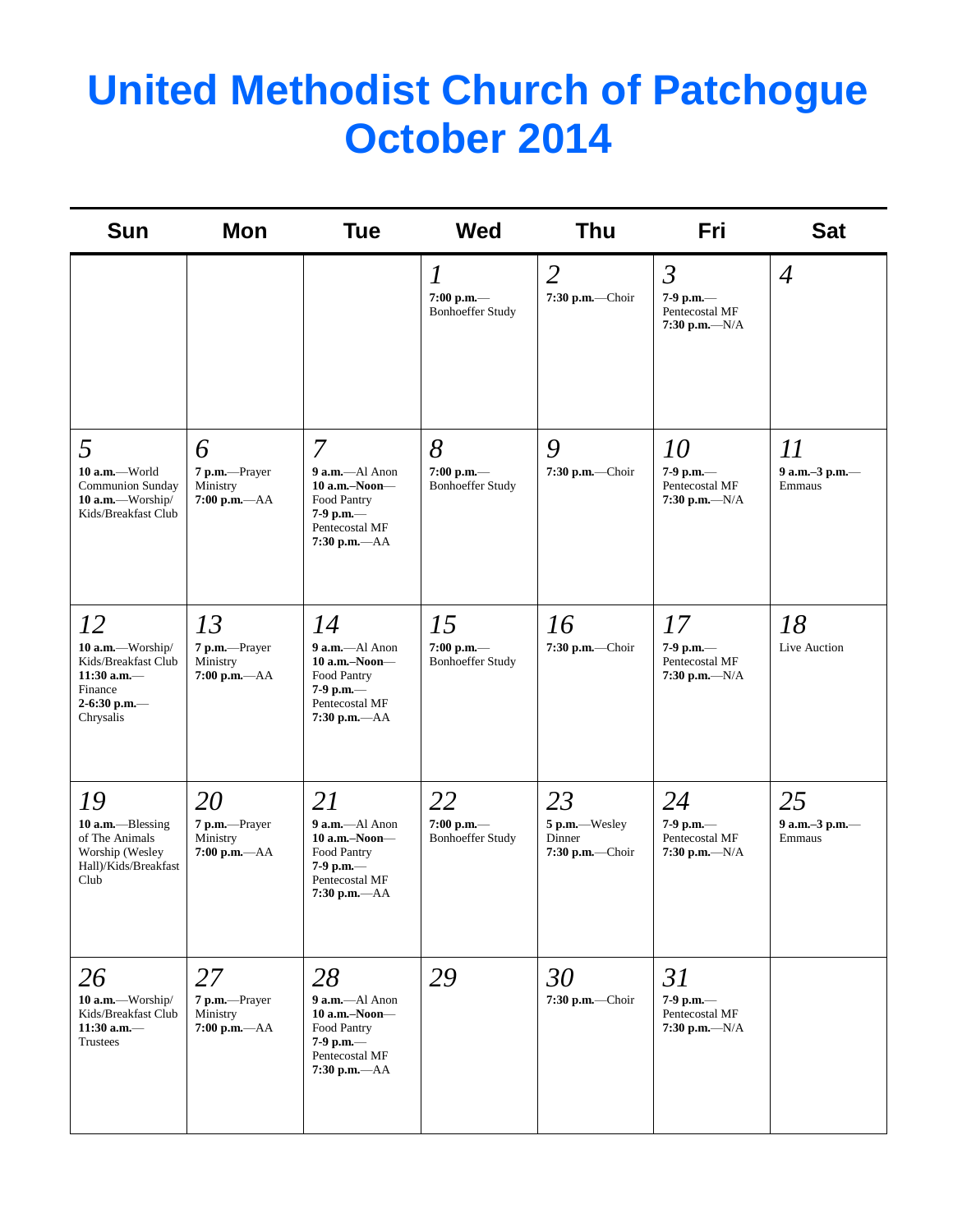



"Even if friends did always call you a saint, I still have to look it up."

#### New In The Office

Chris Saas, our treasured Administrative Assistant of so many years, left us in September to take a full time job nearer to her home. We wish her well.

Staff-Parish Relations Committee Chair Barbara Becker and Pastor Sanchez interviewed many applicants and narrowed it down to two. The full committee, after interviewing both, selected Meghan Vanderhoof.

Meghan is a Bellport resident, recently moved with her Coast Guard husband from Key West, Florida. He is now stationed in Moriches and plans to retire there.

Meghan will be working in the office from 9 to 2 on Monday, Tuesday, Thursday and Friday.

Stop in and say hello.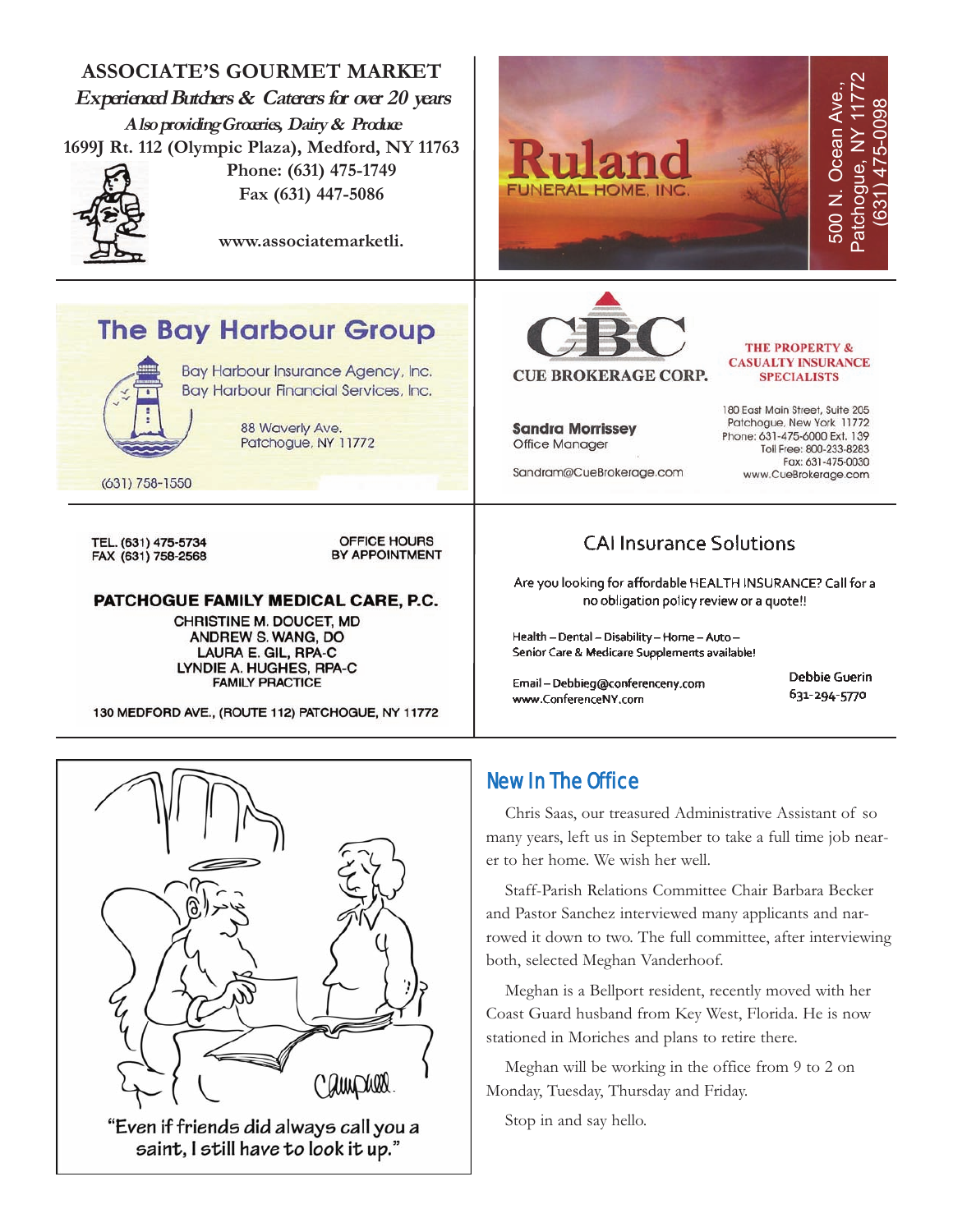#### Children (From Page 5)

relative or someone who could take them in? To risk being taken into custody by border agents and warehoused in some bare bones facility that we probably wouldn't want our pets to languish in? No, it isn't so they could get on welfare, since without proper documents you cannot get welfare. It is because the conditions, both economically and crime-wise are so bad in countries like Honduras, Guatemala and El Salvador that parents see sending the children away as their only hope. Just as Moses mother did so many centuries ago, when she put him in that reed basket and sent him down the Nile, hoping someone would rescue and save him.

What do you suppose Jesus would do in this situation? When he said "suffer the little children to come onto me.." he did not say,' as long as they are from this country and look and believe as I do.' No, Jesus would have gathered these children to him, would have fed them, housed them, made sure they were cared for, would have loved them. Can we do any less?

This is a humanitarian situation that transcends political ideology, economic policy, national interests.

This is a human issue.

*—Barbara Becker*

#### Celebrating The Life of Bishop McLee

From the opening notes of "Ave Maria" to the ending refrain of "Draw the Circle Wide," the funeral service for Bishop Martin D. McLee at The Riverside Church reflected the life and ministry passions of this beloved leader. The mix of music, dance, and word at the September 15 service

might even have qualified for McLee's definition of "engaging worship" – something he encouraged in all the congregations under his leadership.

McLee, the resident bishop of the New York Area, was remembered time and again for his complete commitment to the Gospel and his advocacy for the marginalized. He died unexpectedly on September 6, just four days before his 59th birthday. McLee had taken a six-month leave of absence beginning July 1, to receive treatment for an undisclosed illness. The news of his death was met with profound disbelief and an outpouring of adoration not only from the New York Conference, but also from many across the globe.

Thousands of mourners—including dozens of active and retired bishops and more than 400 robed clergypersons—poured into Riverside Church to pay homage to a man whose great love of Christ was a beacon for many. As the strains of "Jesu, Joy of Man's Desiring" filled the church, the casket bearing the body of McLee was carried down the center aisle, with a group of children, young adults and mothers with babies close behind. His family, the bishops, the New York cabinet and lay leaders, and other ecumenical religious leaders then followed.

Bishop Marcus Matthews, president of the Northeastern Jurisdiction's College of Bishops, addressed the feelings of shock and love when he opened the service by acknowledging that he too had a "broken heart" and that our corporate pain came in "bidding too early a farewell" to our beloved colleague, and to the man that the family lovingly called, "Martin Duke."

Matthews noted that while it was difficult to rejoice, the gathering could take comfort in the love and grace of God that McLee had shared with each one. Matthews had consecrated McLee as a bishop just two years ago in July 2012. Matthews offered greetings in place of interim Bishop Neil Irons, who was reported to be too ill to attend.

The congregation rose to sing, "A Mighty Fortress is Our God," after which Renata Smith, conference lay leader and Episcopacy Committee member, led the responsive reading of Psalm 23.

Retired Bishop Alfred Johnson, who is also lead pastor at the Church of the Village, offered a pastoral prayer noting that out of all the calls in McLee's life— music, law and education—he had answered the "sweet, tortuous call to ordained ministry.

"He lived boldly, bravely and bountifully" into the ministry, Johnson said. "And throughout his physical journey, his grace never wasted away . . . his storm has passed over, hallelujah.

*—Joanne S. Utley*

#### Jane Middleton Is Interim Bishop

Retired Bishop Jane Allen Middleton will be assigned as interim bishop for the New York Annual Conference from Jan. 1, 2015, through Aug. 31, 2016. The Executive Committe of the Council of Bishops, has approved the assignment recommended by the Northeastern Jurisdiction College of Bishops. Retired Bishop Neil Irons will continue to serve as interim until Dec. 31. Irons has been serving as interim Bishop since July.